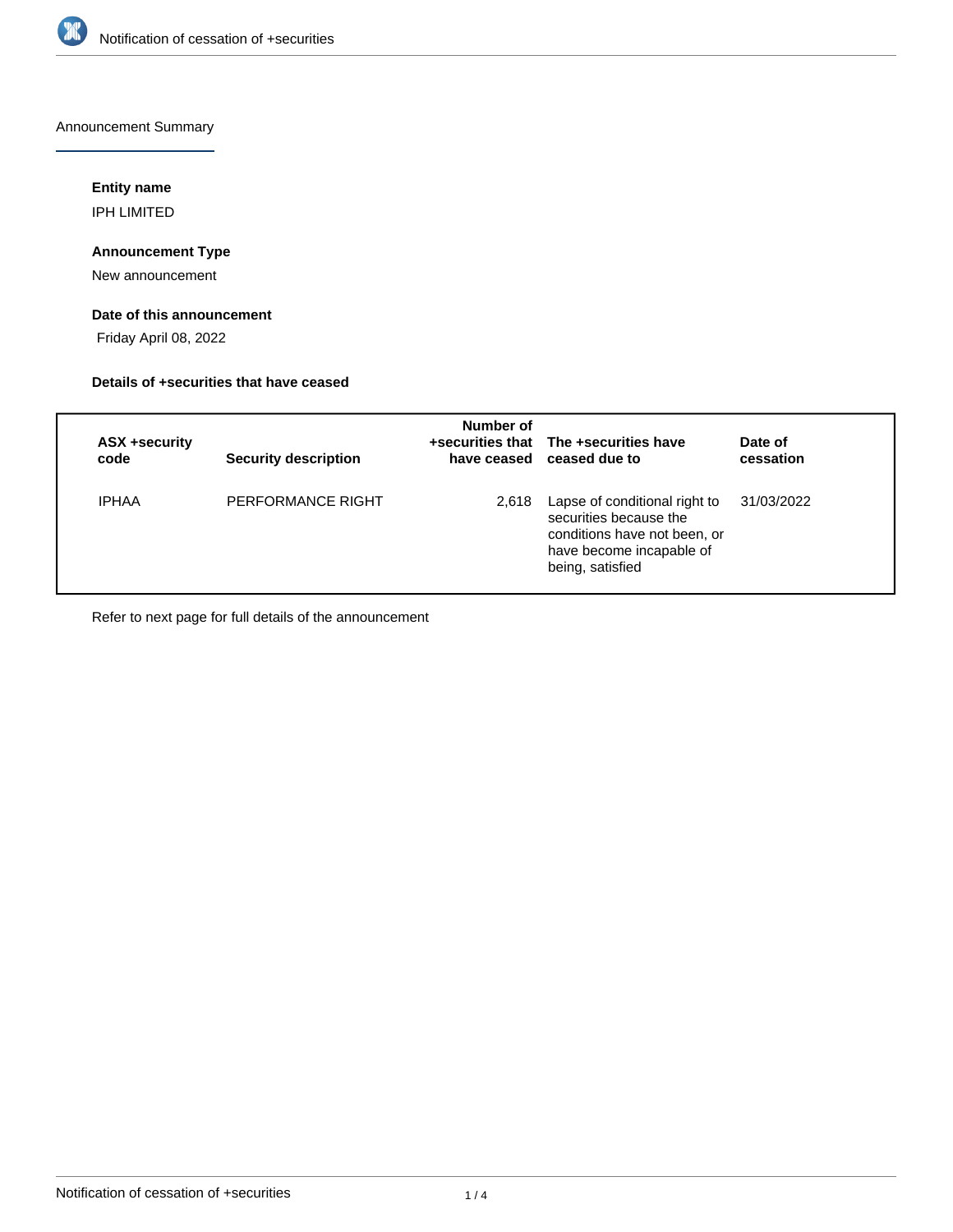

### Part 1 - Announcement Details

### **1.1 Name of +Entity**

IPH LIMITED

We (the entity named above) provide the following information about our issued capital.

**1.2 Registered Number Type**

ACN

**Registration Number** 169015838

# **1.3 ASX issuer code** IPH

# **1.4 The announcement is**

New announcement

# **1.5 Date of this announcement**

8/4/2022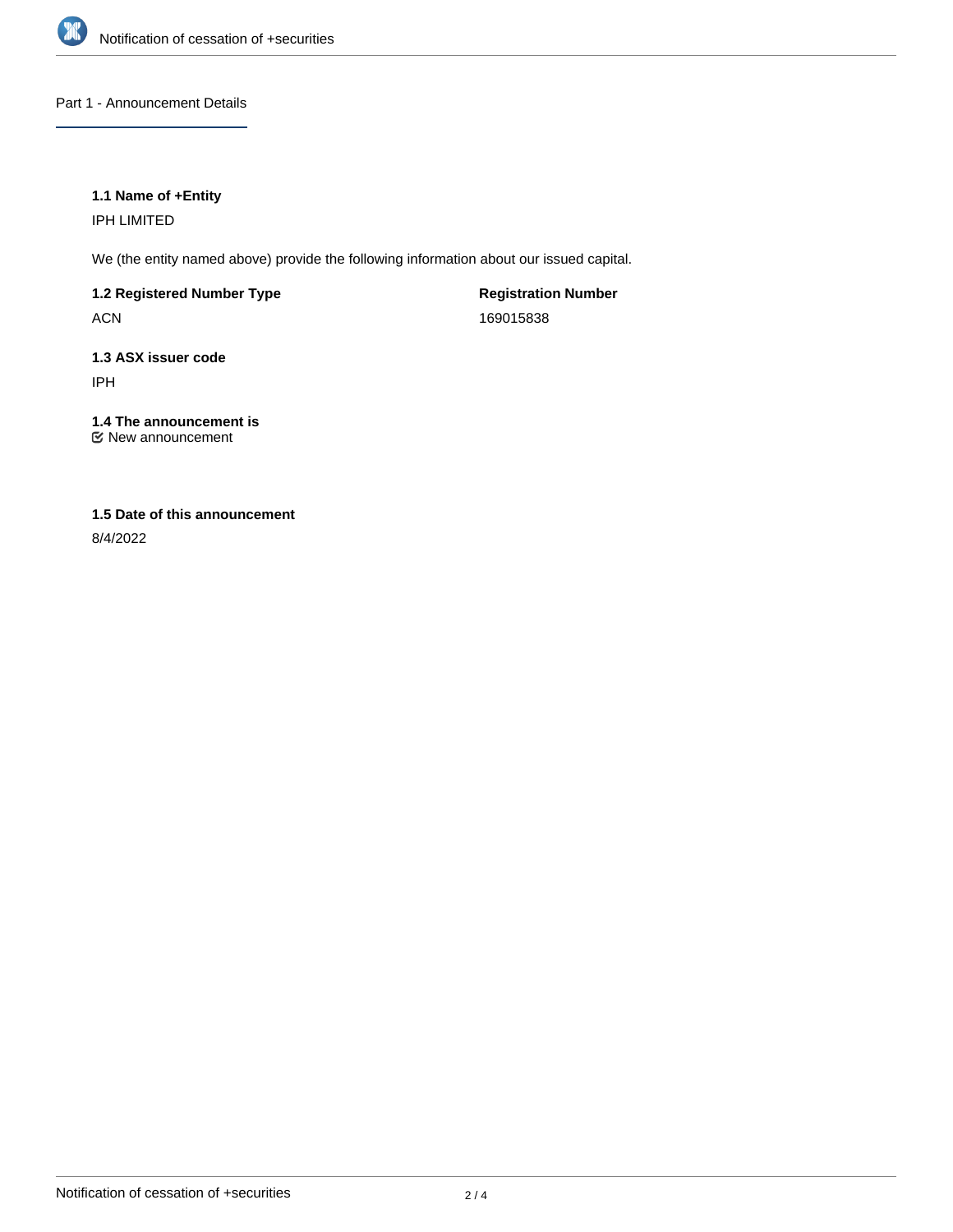

#### Part 2 - Details of +equity securities or +debt securities that have ceased

## **ASX +Security Code and Description**

IPHAA : PERFORMANCE RIGHT

#### **Unquoted +equity securities that have ceased**

**Number of securities that have ceased**

2,618

#### **Reason for cessation**

Lapse of conditional right to securities because the conditions have not been, or have become incapable of being, satisfied

#### **Date of cessation**

**Is the entity paying any consideration for the cessation?** No

31/3/2022

#### **Any other information the entity wishes to notify to ASX about the cessation?**

This form relates to securities that ceased between 1 January 2022 and 31 March 2022